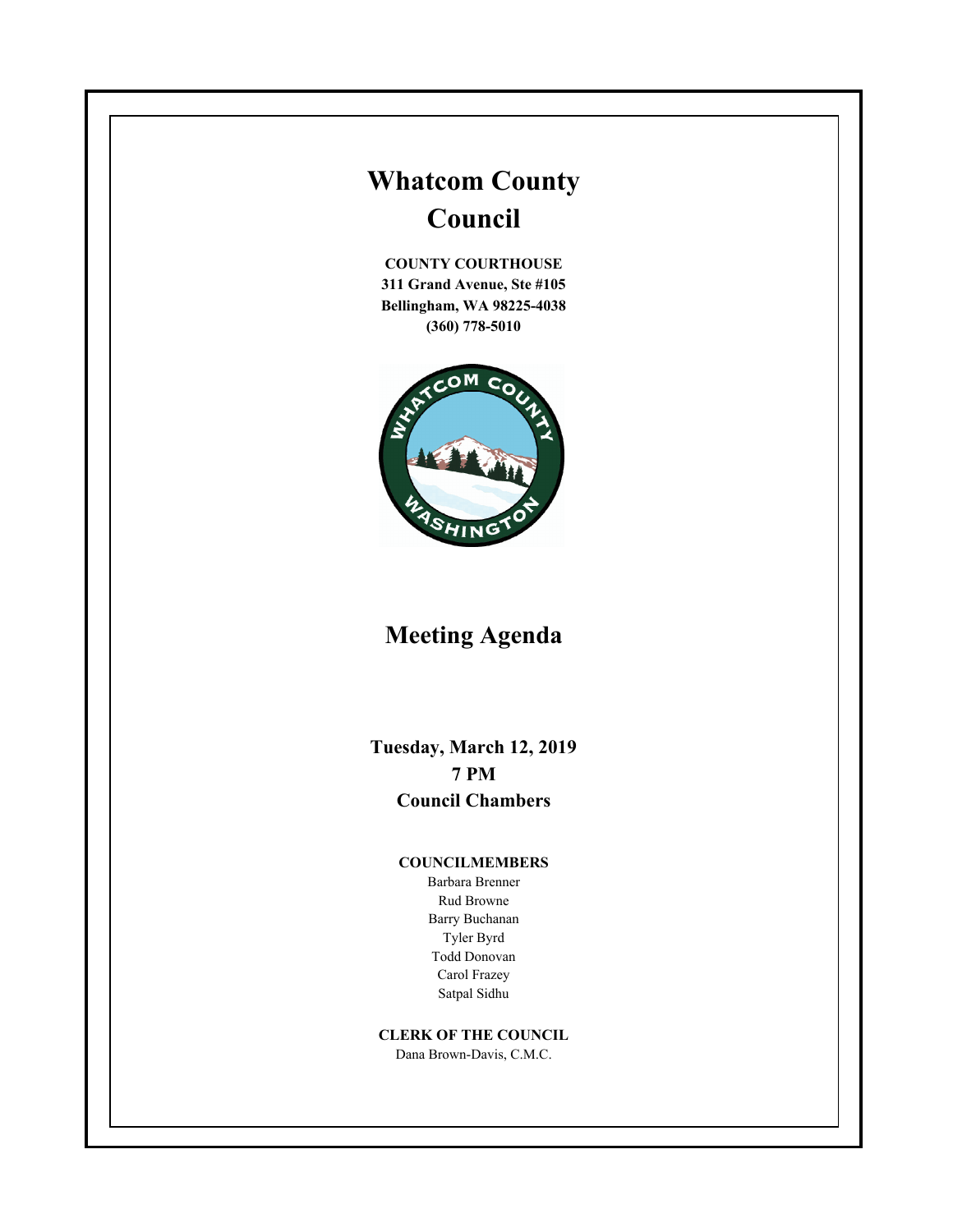### IN ACCORDANCE WITH WHATCOM COUNTY CODE SECTIONS 2.02.040 AND 2.02.060, THE FOLLOWING RULES SHALL APPLY DURING ALL COUNCIL AND COUNCIL COMMITTEE MEETINGS:

Section 2.02.040 Meetings – General rules.

…

E. All council and council committee meetings shall be conducted pursuant to The American Institute of Parliamentarians Standard Code of Parliamentary Procedure, latest edition, except when in conflict with the standing rules of the council.

L. During an open session or public hearing, audience members will be given three minutes to address the council.

M. Cell phones shall be silenced and cell phone conversations shall be prohibited within the confines of the council chambers during meetings.

N. Placards, signs, applause, or other distractions shall not be allowed in the council chambers without the consent of the council chair.

O. Any person making personal, impertinent, or slanderous remarks, or who becomes boisterous, while attending a council or council committee meeting may be requested to leave the meeting and may be forthwith, by the presiding officer, barred from further audience before the council during that meeting.

2.02.060 Meetings – Decorum of debate.

A. Any councilmember desiring to speak shall first be recognized by the chair, and shall confine his or her remarks to the specific subject under consideration or to be considered. The councilmember who has proposed a motion or the committee member who has presented a report shall be allowed the first opportunity to explain the motion or report, and usually is allowed to speak last on it. No member or small group of members shall be permitted to monopolize the discussion on a question. If a member has already spoken and other members wish to speak, they should be recognized in preference to the member who has already spoken on a question.

B. Councilmembers shall address each other as "councilmember" and the council chair shall be addressed as "chair."

C. Staff members, presenters, and the general public shall be addressed as Mr., Mrs., Ms., or by their official or honorary title.

D. When two or more councilmembers desire to speak at the same time, the chair shall name the member who shall have the floor.

E. When a councilmember is speaking, no other member shall hold discourse which may interrupt the speaker except to raise a point of order. The chair should insist that every member be attentive to the business before the assembly.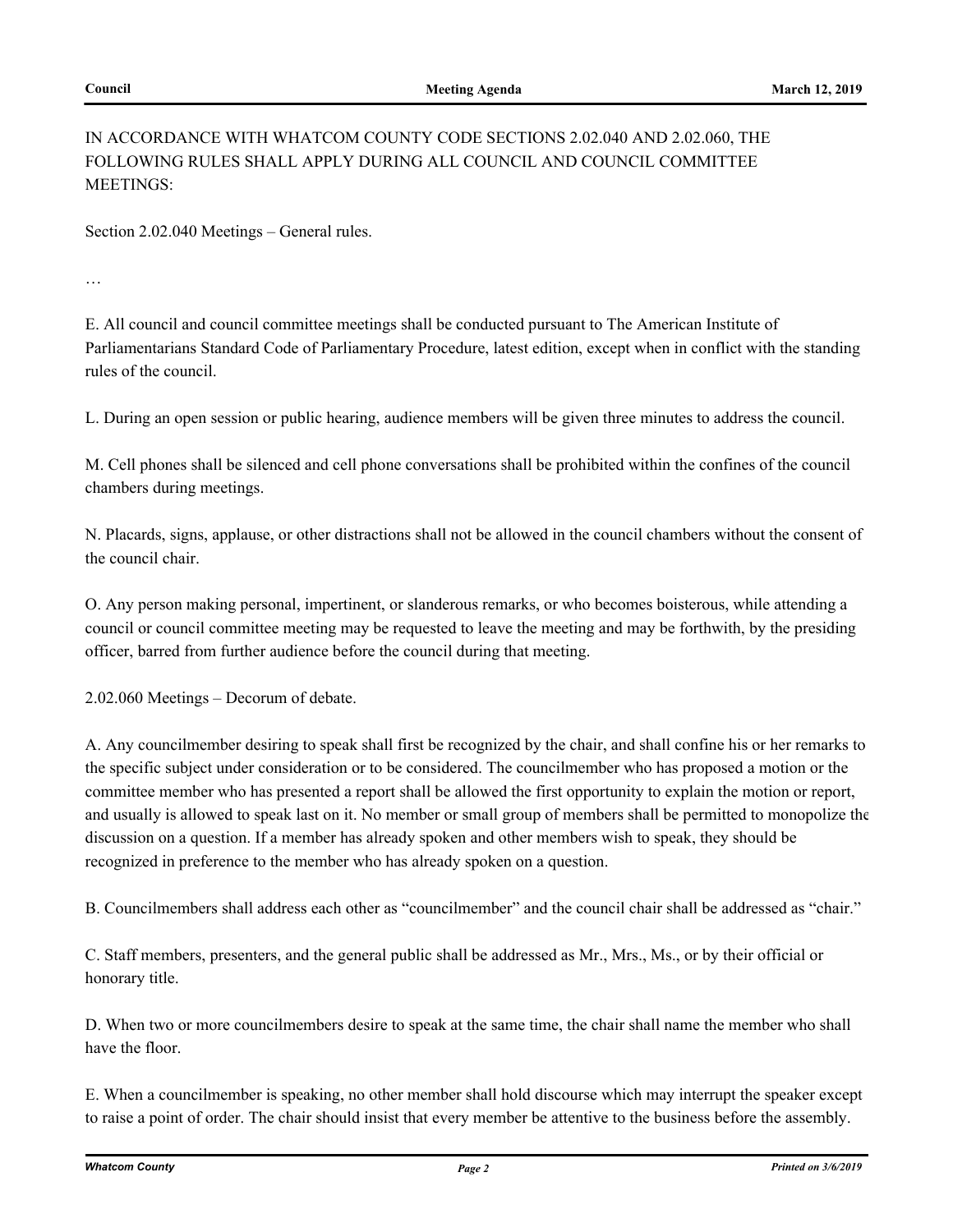F. Councilmembers shall have time to explain any motion they intend to make. All motions will begin with the words, "I move" and must receive a second prior to being put to a vote.

G. When it appears that all councilmembers who wish to speak have done so, the chair shall inquire, "Is there any further discussion?" If there is not, the question is put to a vote.

H. To bring a question to immediate vote, a councilmember may move to close debate. If more than one motion is pending, the motion to close debate should specify the pending motions to which it applies (main motion, motion to amend, etc.). The motion to close debate cannot interrupt a speaker, is not debatable, and requires an affirmative vote by two-thirds of the councilmembers in attendance. The motion to close debate should be used in moderation, as members cannot be expected to maintain interest in an organization if they are frequently denied the right to participat in its deliberations.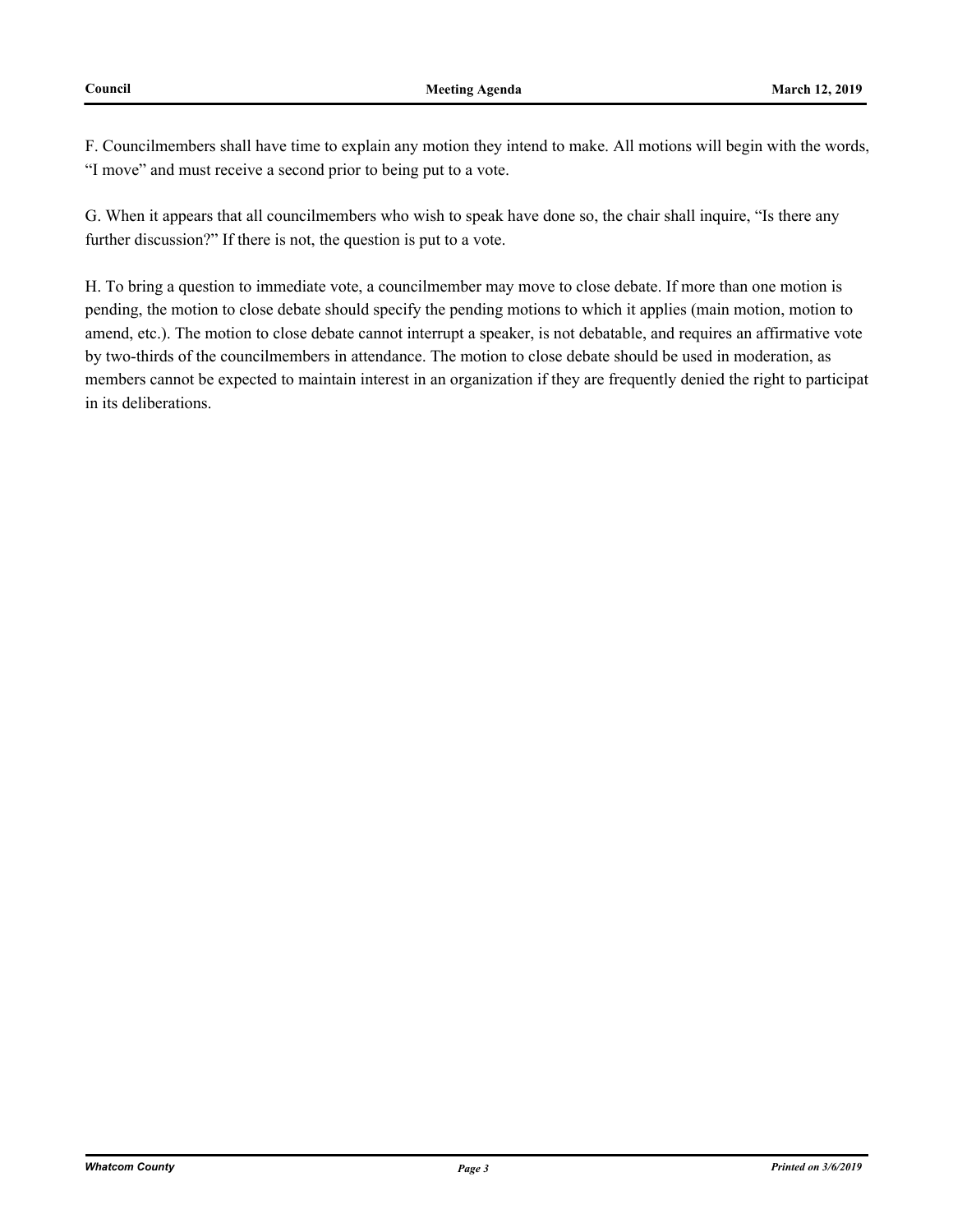## **COUNTY COUNCIL**

## **CALL TO ORDER**

### **FLAG SALUTE**

#### **ROLL CALL**

#### **ANNOUNCEMENTS**

**If you will be handing out paperwork to councilmembers, please give one copy to the clerk for our office files. Thank you.**

#### **MINUTES CONSENT**

| 1. | MIN2019-020 | Special County Council for February 20, 2019     |
|----|-------------|--------------------------------------------------|
| 2. | MIN2019-021 | Surface Water Work Session for February 19, 2019 |
| 3. | MIN2019-022 | Special County Council for February 26, 2019     |
| 4. | MIN2019-023 | Regular County Council for February 26, 2019     |

#### **SPECIAL PRESENTATION**

**1.** [AB2019-162](http://whatcom.legistar.com/gateway.aspx?m=l&id=/matter.aspx?key=2185) Prosecuting Attorney Eric Richey to share his platform for reform

#### **PUBLIC HEARINGS**

**Audience members who wish to address the council during a public hearing are asked to sign up at the back of the room before the meeting begins. The council chair will ask those who have signed up to form a line at the podium. Each speaker should state his or her name for the record and optionally include city of residence. Speakers will be given three minutes to address the council. Council staff will keep track of time limits and inform speakers when they have thirty seconds left to conclude their comments. When a large group of individuals supports the same position on an issue, we encourage the selection of one or two representatives to speak on behalf of the entire group.**

**1.** [AB2019-021](http://whatcom.legistar.com/gateway.aspx?m=l&id=/matter.aspx?key=2028) Ordinance granting Deer Creek Water Association a franchise and the right, privilege, and authority thereunder to locate, set, erect, lay, construct, extend, support, attach, connect, maintain, repair, replace, enlarge, operate and use facilities in, upon, over, under, along, across and through the franchise area to allow for the provision of water services

#### **OPEN SESSION (20 MINUTES)**

**During open session, audience members can speak to the council on any issue not scheduled for public hearing. Each speaker should state his or her name for the record and optionally include city of residence. Speakers will be given three minutes to address the council. Council staff will keep track of time limits and inform speakers when they have thirty seconds left to conclude their comments.**

#### **OTHER ITEMS**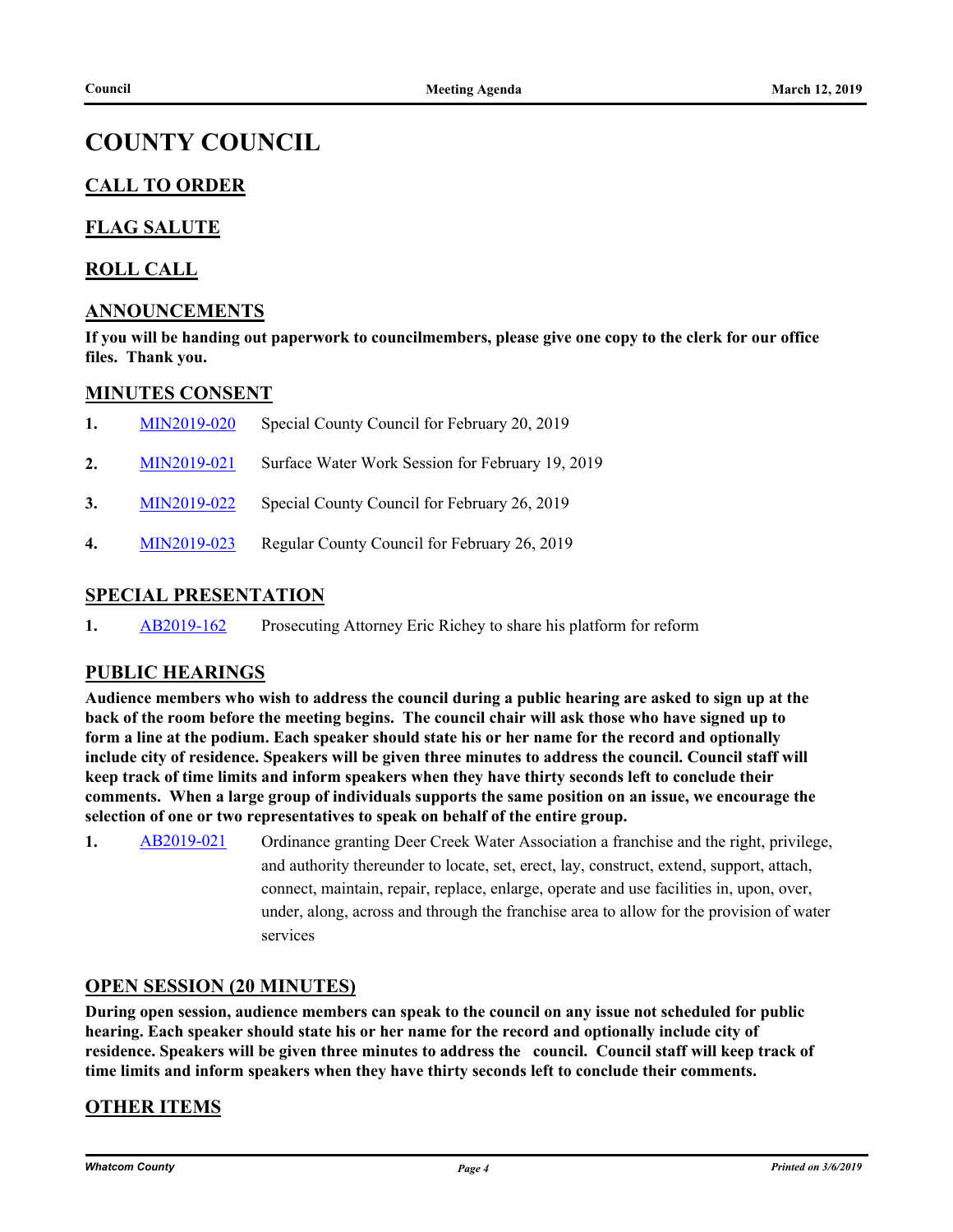#### **(From Council Finance and Administrative Services Committee)**

| 1. | AB2019-147 | Ordinance amending the 2019-2020 Whatcom County Budget, request no. 3, in the<br>amount of \$95,521                                                                                                                                                                  |
|----|------------|----------------------------------------------------------------------------------------------------------------------------------------------------------------------------------------------------------------------------------------------------------------------|
| 2. | AB2019-140 | Request authorization for the County Executive to enter into an interlocal agreement<br>between Whatcom County and Whatcom Conservation District to provide Lake<br>Whatcom Homeowner Incentive Program assistance, in the amount of \$216,883                       |
| 3. | AB2019-152 | Request authorization for the County Executive to enter into an Interlocal agreement<br>between Whatcom County and City of Bellingham for GRACE Program funding, in<br>the amount of $$140,000$                                                                      |
| 4. | AB2019-157 | Request approval for the County Executive to authorize the purchase of radios and<br>related accessories from RACOM Corporation, an authorized distributor for Harris<br>RFCD, using the Washington State Contract #02315, in an amount not to exceed<br>\$59,091.90 |
| 5. | AB2019-161 | Resolution celebrating April as a month of Sikh awareness and appreciation in<br><b>Whatcom County</b>                                                                                                                                                               |

#### **(From Council Special Committee of the Whole)**

**6.** [AB2019-148](http://whatcom.legistar.com/gateway.aspx?m=l&id=/matter.aspx?key=2168) Resolution docketing comprehensive plan and development regulation amendments

#### **COUNCIL APPOINTMENTS TO BOARDS, COMMISSIONS, AND COMMITTEES**

- 1. [AB2019-145](http://whatcom.legistar.com/gateway.aspx?m=l&id=/matter.aspx?key=2163) Appointment to the Whatcom County Drayton Harbor Shellfish Protection District Committee, applicant: Julie Hirsch (the Committee advises the County Council on proposed actions and operations relating to the restoration of water quality in the Drayton Harbor Shellfish Protection District)
- **2.** [AB2019-149](http://whatcom.legistar.com/gateway.aspx?m=l&id=/matter.aspx?key=2169) Appointment to the Whatcom County Surface Mining Advisory Committee, Environmental Consultant position - Applicant: Shannon Logan (the Committee advises the Planning Department and the Council on implementing a surface mining regulatory program consistent with the Comprehensive Plan)

#### **INTRODUCTION ITEMS**

**Council action will not be taken. The council may accept these items for introduction (no action) in a single motion. Changes, in terms of committee assignment for example, may be made at this time.**

| 1. | AB2019-150 | Ordinance Increasing Sheriff's Office Petty Cash Fund                                                                                   |
|----|------------|-----------------------------------------------------------------------------------------------------------------------------------------|
| 2. | AB2019-156 | Ordinance to Repeal Ordinance 2019-017                                                                                                  |
| 3. | AB2019-153 | Ordinance amending Whatcom County Code 6.04 Animal Control, Chapter<br>6.04.020 Definitions and 6.04.031 Administration and Enforcement |